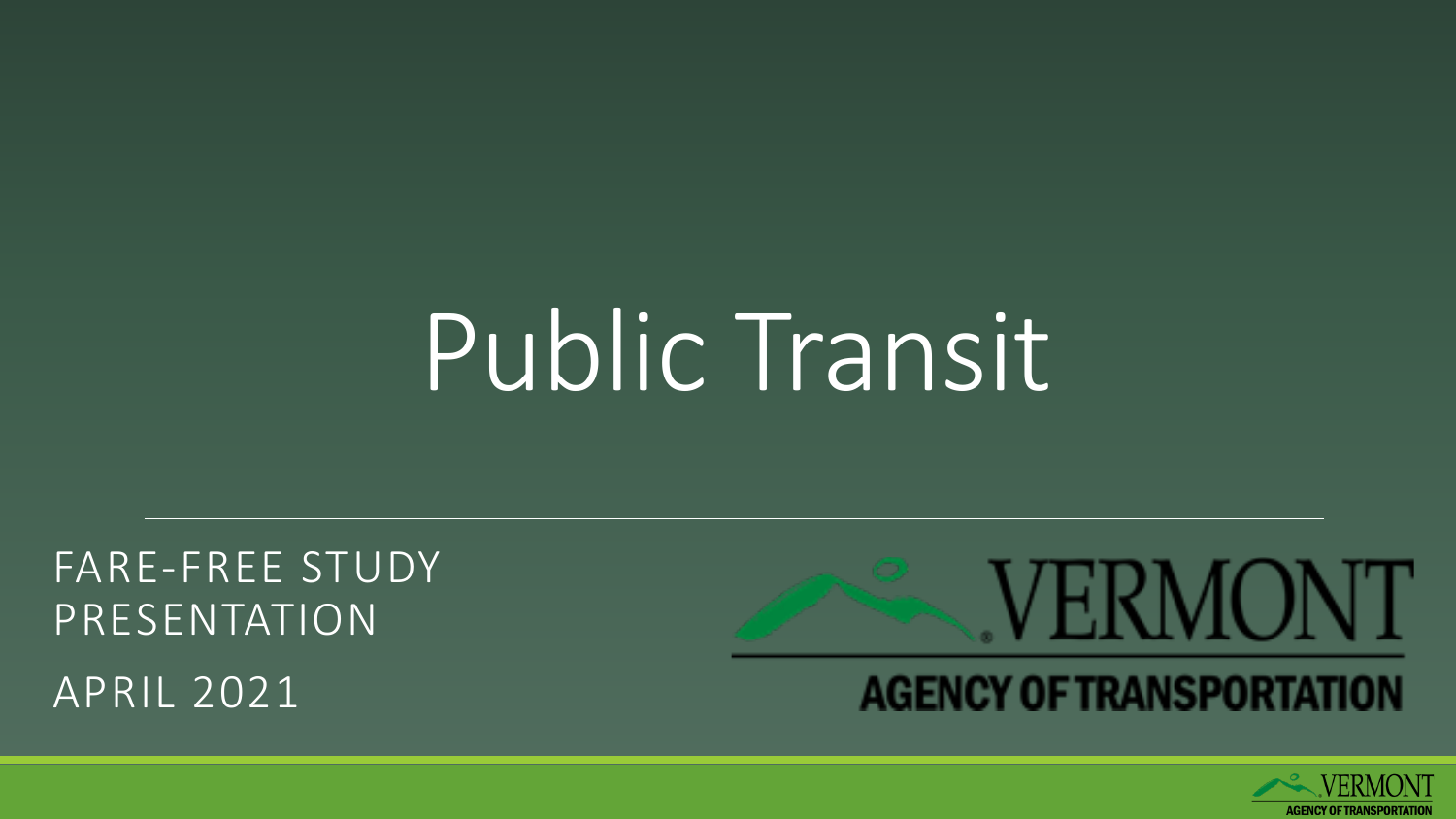

## Fare-Free or Zero Fare Services

- Reviewed multiple times in the last 15 years.
- Studied in recent Legislative Study
- COVID Relief funds allow for more Federal dollars to be used for operations.
- Rural and Urban Fares need to be looked at separately (funding, fare revenue % of ops, levels of service, etc.).
- Fare-Free assessment planned with the CCRPC